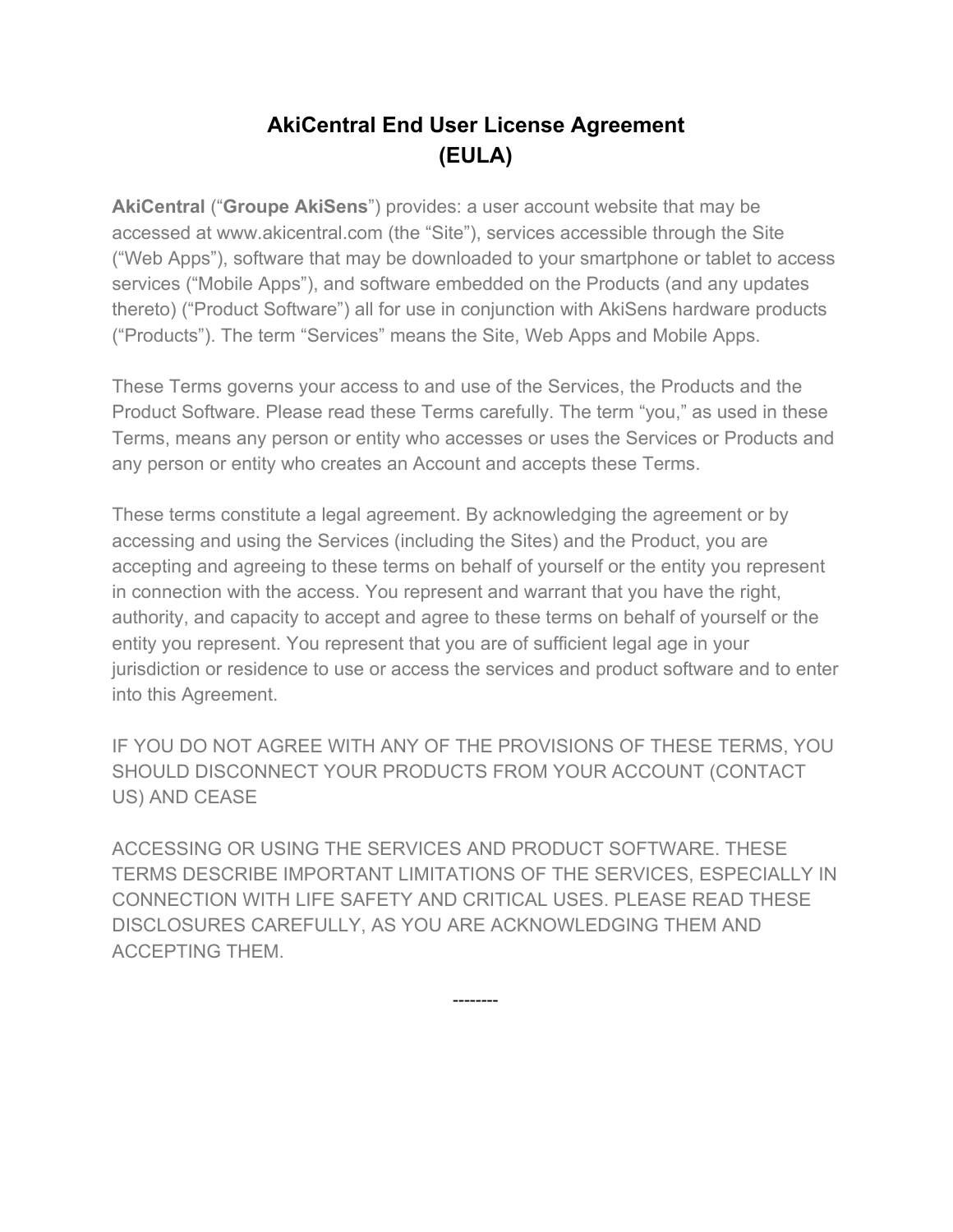Please read this End-User License Agreement (the "Agreement") carefully before clicking the "Connexion" button, using AkiCentral ("Application").

By clicking the "Connexion" button, using the Application, You (the "Customer") are agreeing to be bound by the terms and conditions of this Agreement.

This Agreement is a legal agreement between Customer and **AkiCentral** and it governs your use of the Application made available to Customer by **AkiCentral**.

If you do not agree to the terms of this Agreement, do not click on the "Connexion" button and do use the Application.

#### **Concerning the wording of this Agreement**

When **AkiSens** provides translation of the English-language version of the Agreement, Customer agrees that the translation is provided to Customer only as a convenience and that the English-language version of this Agreement governs Customer's relationship with **AkiSens**. In case of contradiction between the English-language version of the agreement and its translation, priority is given to the English version.

#### **Grant of License Groupe**

**AkiSens Inc** grants Customer a revocable, non-exclusive, non-transferable, non-sublicensed, limited license to download, install and use the application strictly in accordance with the terms of this agreement.

#### **Restrictions**

Customer shall not, directly or indirectly (i) sell, rent out, lease, license, distribute, market, exploit the Product or any of its parts commercially, (ii) reverse engineer, decompile, disassemble, adapt, reproduce, or create derivative works of this Product in whole or in part; (iii) create, use and/or distribute "auto", "trainer", "script" or "macro" computer programs or other "cheat" or "hack" programs or software applications for this Product; (iv) remove, alter, disable or circumvent any copyright and trademark indications or other authorship and origin information, notices or labels contained on or within this Product and (v) export or re-export this Product or any copy of adaptation in violation of any applicable laws or regulations.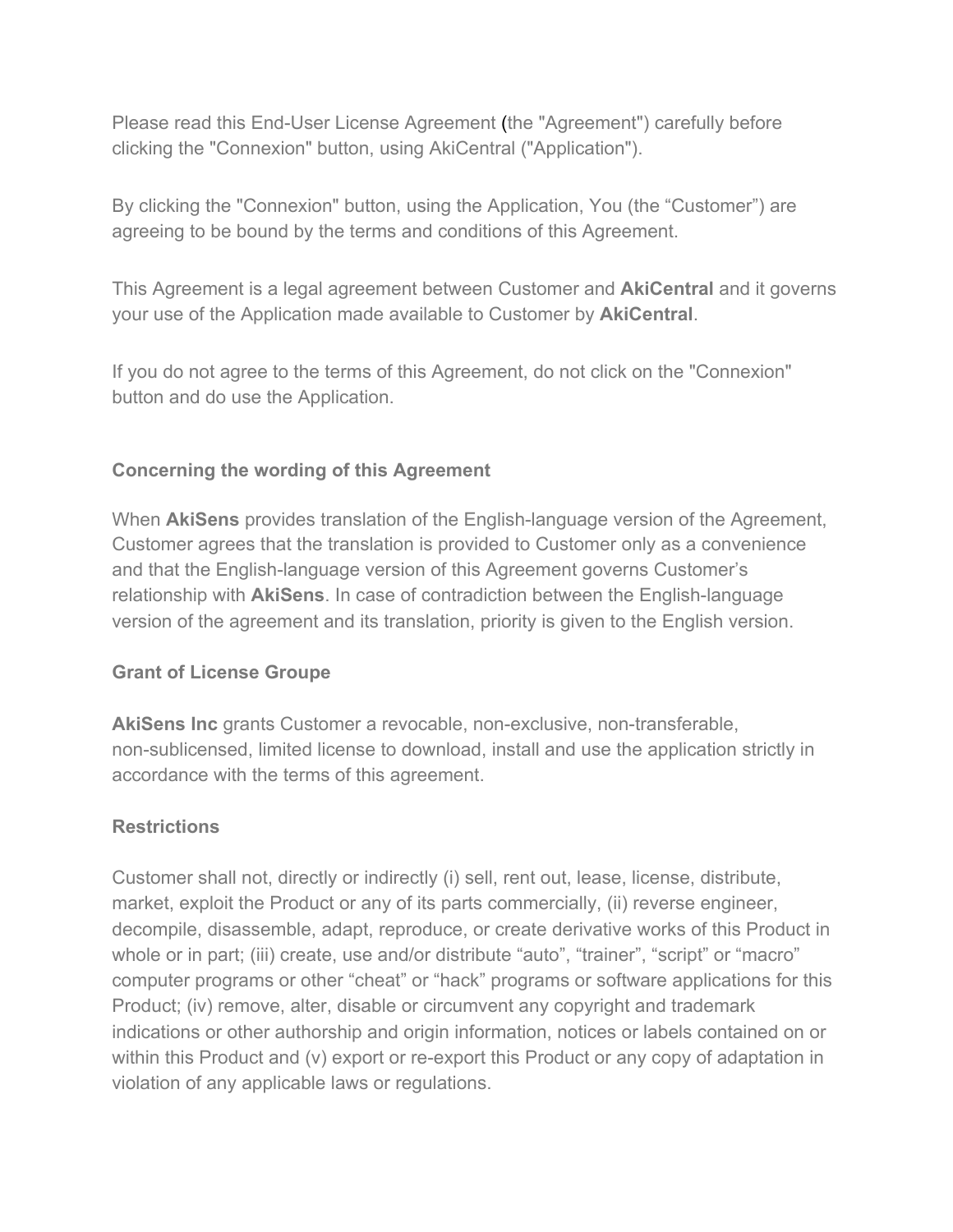# **Intellectual Property (OWNERSHIP)**

All title(s), ownership rights and intellectual property rights including, without limitation, copyrights, patents, trademarks, trade secrets and other intellectual property rights in and to the Product and any and all copies thereof are owned by **Groupe AkiSens Inc**, and shall remain, the sole and exclusive property of **AkiSens**.

This License confers no title or ownership whatsoever in the Product and should not be construed as a sale of any rights of the Product.

#### **Modifications to Application**

AkiSens reserves the right to modify, suspend or discontinue, temporarily or permanently, the application or any service to which it connects, with or without notice and without liability to the Customer.

# **Updates to Application**

**AkiSens** may from time to time provide enhancements or improvements to the features/ functionality of the application at its entire discretion, which may include patches, bug fixes, updates, upgrades and other modifications ("Updates"). Updates may modify or delete certain features and/or functionalities of the application.

Customer agrees that **Groupe AkiSens Inc** has no obligation to (i) provide any updates, or (ii) continue to provide or enable any particular features and/or functionalities of the application to the Customer. Customer further agrees that all updates will be (i) deemed to constitute an integral part of the application, and (ii) subject to the terms and conditions of this agreement.

#### **Third-Party Services**

The application may display, include or make available third-party content (including data, information, applications and other products services) or provide links to thirdparty websites or services ("Third-Party Services"). Customer acknowledges and agrees that **AkiSens** shall not be responsible for any Third-Party Services, including their accuracy, completeness, timeliness, validity, copyright compliance, legality, decency, quality or any other aspect thereof. **Groupe AkiSens Inc** does not assume and shall not have any liability or responsibility to Customer or any other person or entity for any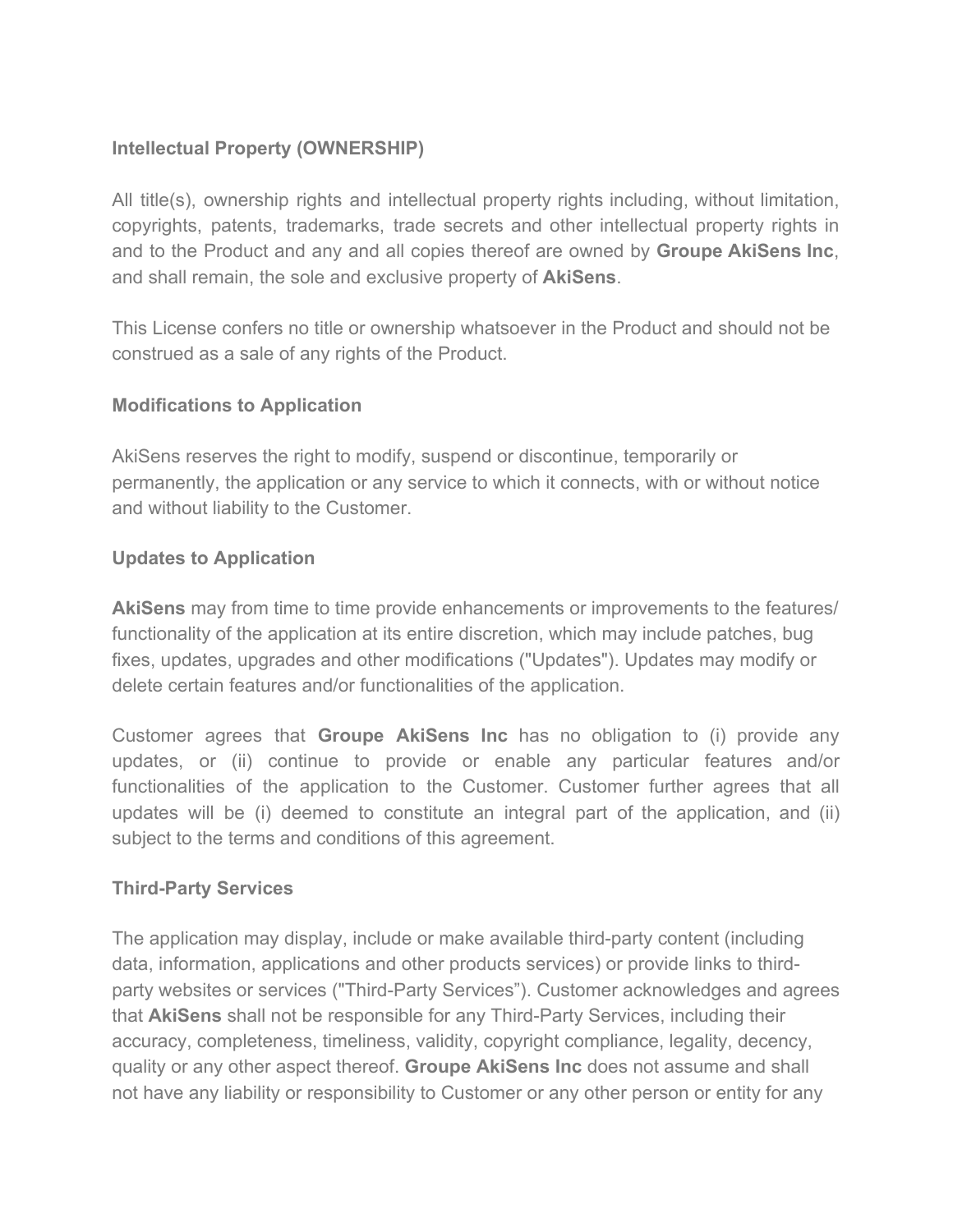Third-Party Services.

Third-Party Services and links thereto are provided solely as a convenience to Customer and Customer's access and use them entirely at Customer's own risk and subject to such third parties' terms and conditions.

### **Privacy Policy**

**AkiSens** collects, stores, maintains, and shares information about Customers in accordance with its Privacy Policy. By accepting this agreement, Customer hereby acknowledges that Customer hereby agrees and consent to accept the terms and conditions of our **AkiSens\AkiCentral**'s Privacy Policy as well.

#### **Duration and Termination**

This agreement shall remain in effect until terminated by Customer or **AkiSens**. **AkiSens** may, in its sole discretion, at any time and for any or no reason, suspend or terminate this agreement with or without prior notice.

This agreement will terminate immediately, without prior notice from **AkiSens**, in the event that Customer fails to comply with any provision of this agreement. Customers may also terminate this agreement by deleting the application.

Upon termination of this agreement, Customer shall cease all use of the application. The termination of this agreement will not limit any of **AkiSens** rights or remedies at law or in equity in case of a breach by Customer (during the term of this agreement) of any of Customer's obligations under the present Agreement.

#### **Indemnification**

Customer agrees to indemnify and hold AkiSens and its parent companies, subsidiaries, affiliates, officers, employees, agents, partners and licensors (if any) harmless from any claim or demand, including reasonable attorneys' fees, due to or arising out of Customer: (a) use of the application; (b) violation of this Agreement or any law or regulation; or (c) violation of any right of a third party.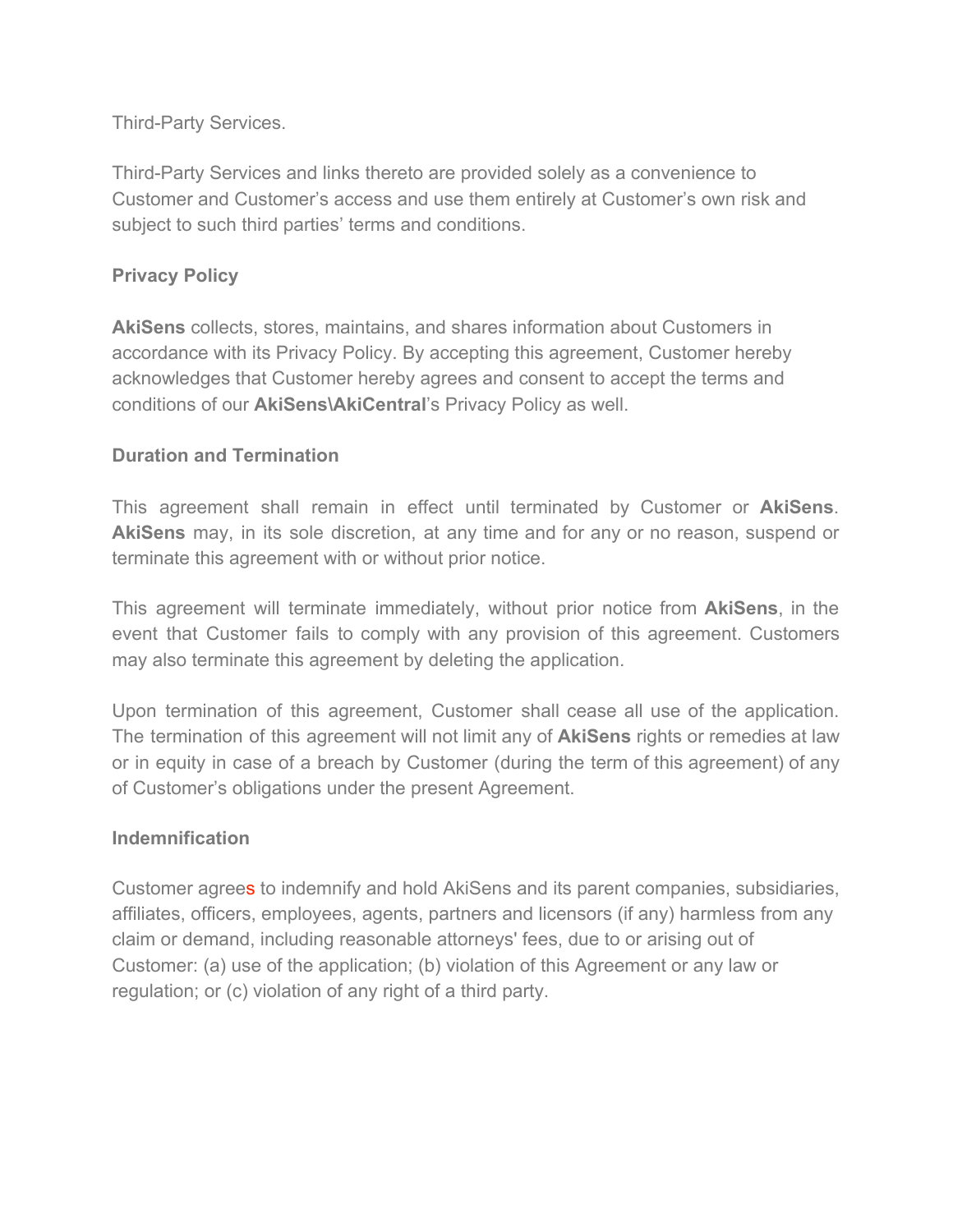#### **No Warranties**

The application is provided to Customer "AS IS'' and "AS AVAILABLE" and with all faults and defects without warranty of any kind. To the maximum extent permitted under applicable law, **AkiSens Group** Inc, on its own behalf and on behalf of its affiliates and its and their respective licensors and service providers, expressly disclaims all warranties, whether express, implied, statutory or otherwise, with respect to the application, including all implied warranties of merchantability, fitness for a particular purpose, title and non-infringement, and warranties that may arise out, of course, of dealing, course of performance, usage or trade practice. Without limitations to the foregoing, AkiSens provides no warranty or undertaking, and makes no representation of any kind that the application will meet Customer requirements, achieve any intended results, be compatible or work with any other software, applications, systems or services, operate without interruption, meet any performance or reliability standards or be error free or that any errors or defects can or will be corrected.

Without limiting the foregoing, neither AkiSens nor any provider makes any representation or warranty of any kind, express or implied: (i) as to the operation or availability of the application, or the information, content, and materials or products included thereon; (ii) that the Application will be uninterrupted or error-free; (iii) as to the accuracy, reliability, or currency of any information or content provided through the Application; or (iv) that the Application, its servers, the content, or e-mails sent from or on behalf of **AkiSens** are free of viruses, scripts, Trojan horses, worms, malware, time bombs or other harmful components.

Some jurisdictions do not allow the exclusion of or limitations on implied warranties or the limitations on the applicable statutory rights of a consumer, so some or all of the above exclusions and limitations may not apply to customers.

# **Limitation of Liability**

Notwithstanding any damages that Customer might incur, the entire liability of AkiSens and any of its suppliers under any provision of this agreement and Customer exclusive remedy for all of the foregoing shall be limited to the amount actually paid by Customer for the application.

To the maximum extent permitted by applicable law, in no event shall **AkiSens** or its suppliers be liable for any special, incidental, indirect, or consequential damages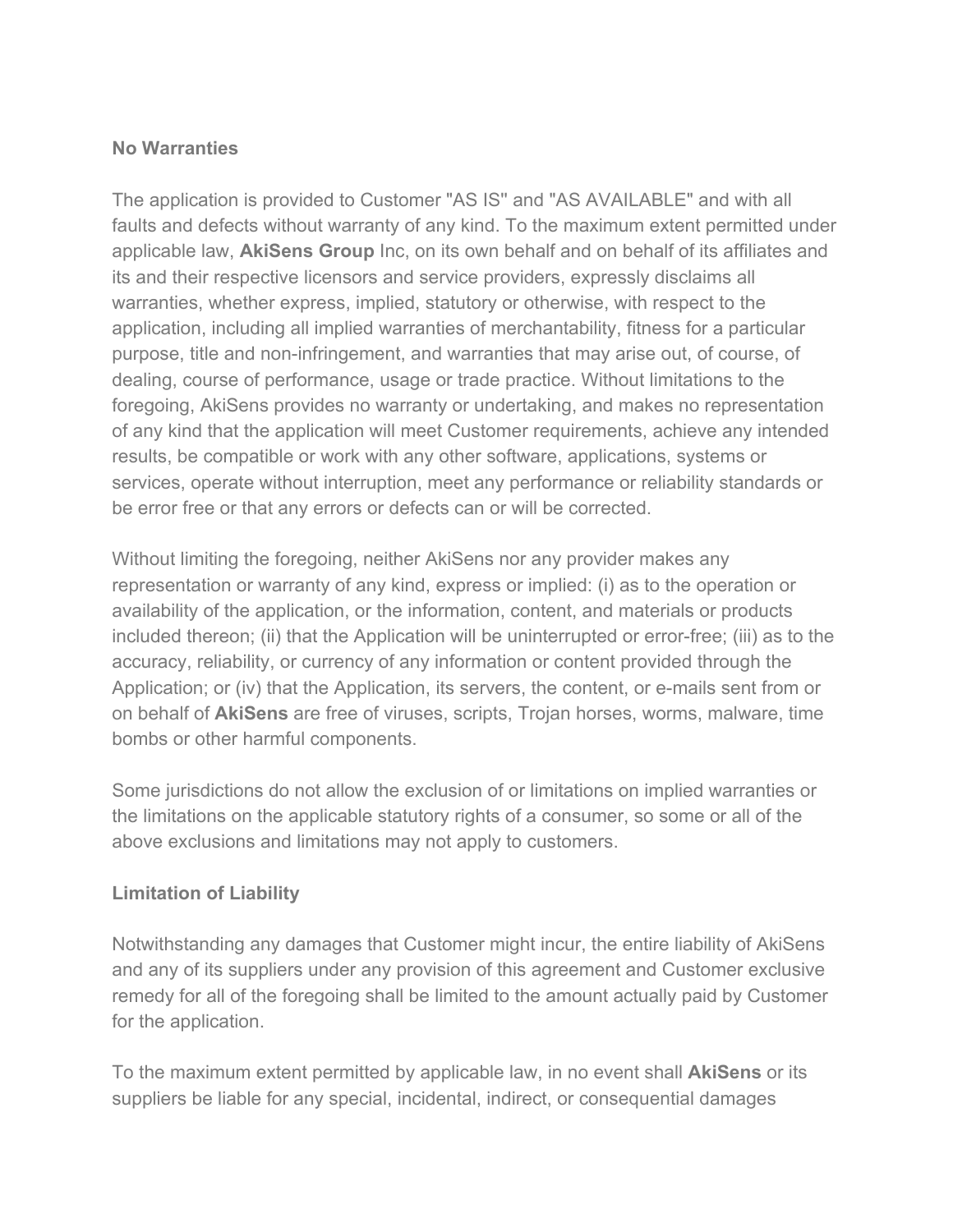whatsoever (including, but not limited to, damages for loss of profits, for loss of data or other information, for business interruption, for personal injury, for loss of privacy arising out of or in any way related to the use of or inability to use the application, third-party software and/or third-party hardware used with the application, or otherwise in connection with any provision of this agreement), even if **AkiSens** or any supplier has been advised of the possibility of such damages and even if the remedy fails of its essential purpose. Some provinces, states and/or jurisdictions do not allow the exclusion or limitation of incidental or consequential damages, so the above limitation or exclusion may not apply to Customers.

# **Severability**

If any provision of this agreement is held to be unenforceable or invalid, such provision will be changed and interpreted to accomplish the objectives of such provision to the greatest extent possible under applicable law and the remaining provisions will continue in full force and effect.

# **Amendments to this Agreement**

**AkiSens** reserves the right, at its sole discretion, to modify or replace this agreement at any time.

By continuing to access or use our application after any revisions become effective, Customer agrees to be bound by the revised and amended terms. If Customers do not agree to the new terms, Customers are no longer authorized to use the application.

# **Governing Law**

The laws of Quebec, Canada, excluding its conflicts of law rules, shall govern this agreement and Customer use of the application. Customer use of the application may also be subject to other local, state, national, or international laws.

# **Entire Agreement**

The Agreement constitutes the entire agreement between Customer and **AkiSens** regarding Customer use of the application and supersedes all prior and contemporaneous written or oral agreements between Customer and **AkiSens**. Customers may be subject to additional terms and conditions that apply when Customer uses or purchases other **AkiSens**' services, which **AkiSens** will provide to Customer at